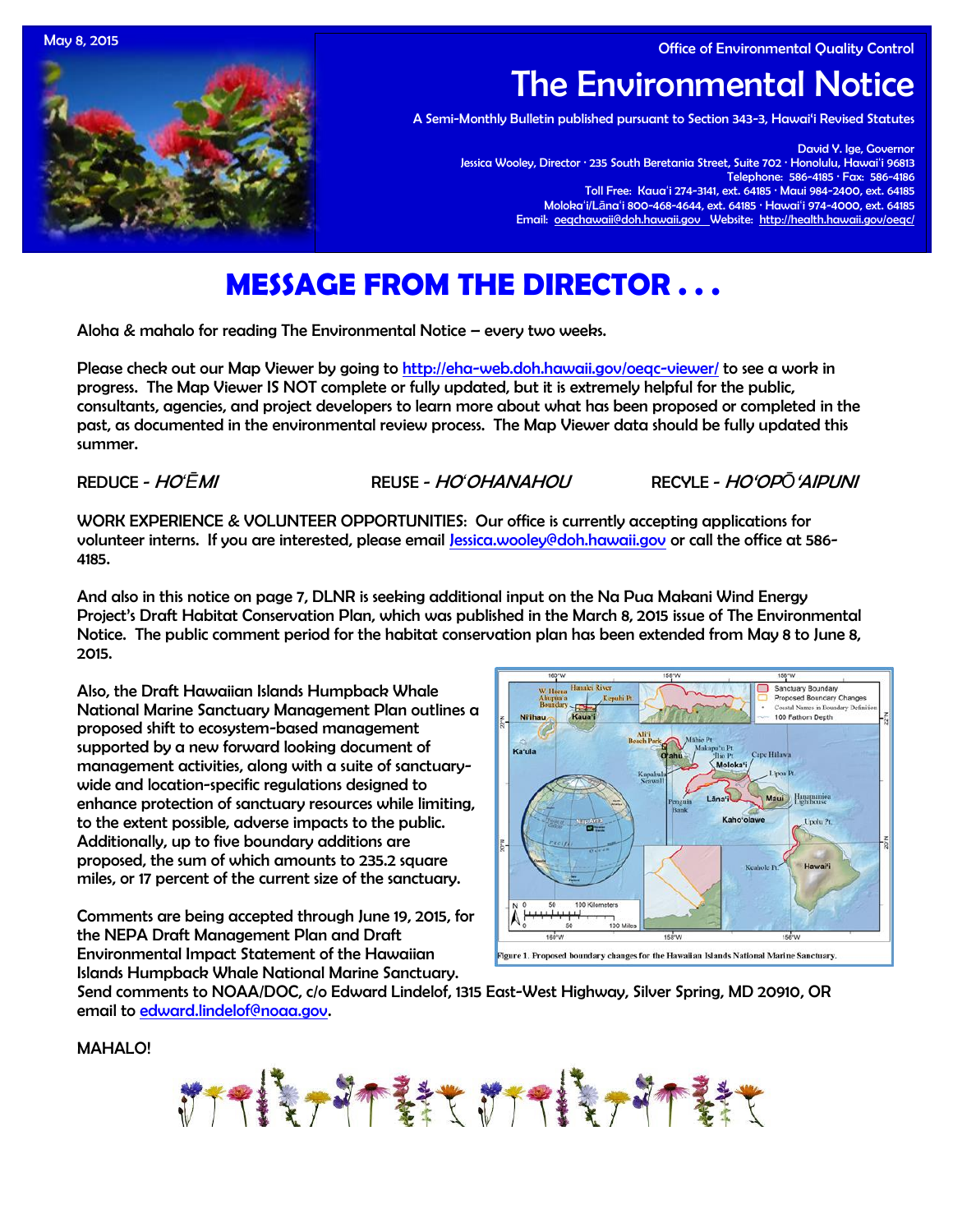# **TABLE OF CONTENTS**

|    | <b>FRONT PAGE</b>                                                                                      |  |  |  |
|----|--------------------------------------------------------------------------------------------------------|--|--|--|
|    | TABLE OF CONTENTS <b>CONTENTS</b> 2                                                                    |  |  |  |
|    | <b>HAWAI'I (HRS 343)</b>                                                                               |  |  |  |
|    |                                                                                                        |  |  |  |
|    | <b>MAUI (HRS 343)</b>                                                                                  |  |  |  |
|    |                                                                                                        |  |  |  |
|    | O'AHU (HRS 343)                                                                                        |  |  |  |
|    |                                                                                                        |  |  |  |
|    | 4. Roosevelt High School New Gymnasium and Music Building 5(b) DEA (AFNSI) 5                           |  |  |  |
|    |                                                                                                        |  |  |  |
|    | <b>KAUA'I (HRS 343)</b>                                                                                |  |  |  |
|    |                                                                                                        |  |  |  |
|    |                                                                                                        |  |  |  |
|    | <b>HABITAT CONSERVATION PLAN (HRS 195D)</b>                                                            |  |  |  |
|    |                                                                                                        |  |  |  |
|    | <b>COASTAL ZONE MANAGEMENT NOTICES</b>                                                                 |  |  |  |
|    |                                                                                                        |  |  |  |
|    | <b>SHORELINE NOTICES</b>                                                                               |  |  |  |
|    |                                                                                                        |  |  |  |
|    |                                                                                                        |  |  |  |
|    | <b>FEDERAL NOTICES</b>                                                                                 |  |  |  |
|    | 1. Draft General Management Plan/Wilderness Study/Environmental Impact Statement Hawaii                |  |  |  |
|    |                                                                                                        |  |  |  |
|    | 2. Termination of Environmental Impact Statement for the Gray's Beach Restoration Project, Waikiki 9   |  |  |  |
|    | 3. Draft Environmental Impact Statement for the Schofield Generating Station Project, United States  9 |  |  |  |
|    |                                                                                                        |  |  |  |
|    | 5. Proposed Expansion, Regulatory Revision and New Management Plan for the Public Hearings 10          |  |  |  |
| 7. | Importation of Fresh Peppers from Peru into the Continental United States and the Territories 10       |  |  |  |
|    |                                                                                                        |  |  |  |
|    |                                                                                                        |  |  |  |
|    | HRS 343, document* count in this issue<br>$5/h$ ) $-02$                                                |  |  |  |

5(b) – 02 5(e) – 05 \*(excluding administrative exemption declarations/lists)

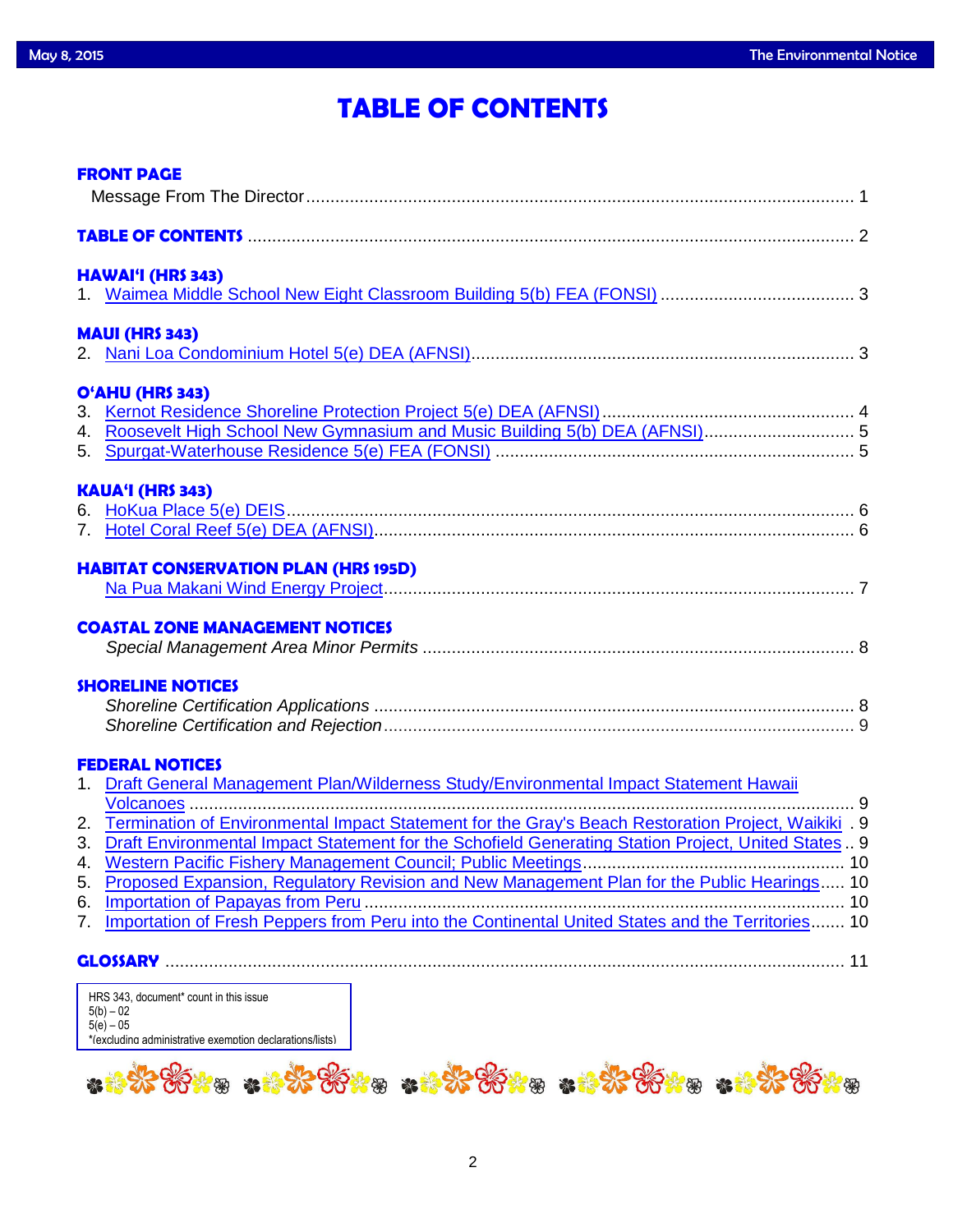# **HAWAI'I (HRS 343)**

# **1. [Waimea Middle School New Eight Classroom Building 5\(b\) FEA \(FONSI\)](http://oeqc.doh.hawaii.gov/Shared%20Documents/EA_and_EIS_Online_Library/Hawaii/2010s/2015-05-08-HA-5B-FEA-Waimea-Middle-School-New-Eight-Classroom-Building.pdf)**

| Island:                        | Hawai'i                                                      |
|--------------------------------|--------------------------------------------------------------|
| <b>District:</b>               | South Kohala                                                 |
| TMK:                           | $(3)$ 6-7-002:015                                            |
| <b>Permits:</b>                | National Pollutant Discharge Elimination System (NPDES)      |
|                                | Permit; Individual Wastewater System (IWS) Permit;           |
|                                | Underground Injection Control (UIC) Permit; Plan Review      |
|                                | Approval; Grading Permit; Building Permit                    |
| <b>Proposing/Determination</b> |                                                              |
| Agency:                        | State of Hawai'i Department of Education, 1151 Punchbowl     |
|                                | Street, Room 431, Honolulu, HI 96813.                        |
|                                | Contact: Ronald Hagino, (808) 586-0434                       |
| <b>Consultant:</b>             | Wilson Okamoto Corporation, 1907 South Beretania Street,     |
|                                | Suite 400, Honolulu, HI 96826. Contact: John L. Sakaguchi, ( |
|                                |                                                              |



808) 946-2277 **Status:** Finding of No Significant Impact Determination

Waimea Middle School is part of the Waimea Elementary and Middle School campus located east of Mamalahoa Highway, in an approximately 25.796 acre parcel identified as Tax Map Key: 6-7-002:015. The new eight classroom building project site is located in the southeast portion of the campus, between the Mala'ai community garden and four existing portable classroom buildings. The portable classrooms are to remain with no changes. Although it was cleared at one time, the project site is currently undeveloped and contains no structures. Vegetation consists of grass cover, similar to other open areas of the campus.

The purpose of the new classroom building is to replace existing science classrooms with modern classrooms and laboratories and to provide spaces designed as science and computer laboratories. The spaces currently used for these classes are not adequate to meet the teaching needs of the current enrollment. Although identified as 8 classrooms, during the planning process, by downsizing some of the original planned spaces, a total of 9 classrooms are planned for the building. Preliminary plans show a 2-story rectangular building to contain: 1) four general classrooms; 2) three science laboratories; 3) two computer laboratories; 4) one teacher planning room, one office, one student services room, a faculty center, a conference room, and restroom facilities. The building foot-print will be approximately12,659 square feet. The 2-story building will contain about 25,177 square feet and will be approximately 42 feet high at the ridge. The design will be similar to the other buildings on campus. In addition, the one way inbound gravel driveway access from Lindsey Road will be paved. Usage of this driveway will remain with no changes.

# **MAUI (HRS 343)**

# **2. [Nani Loa Condominium Hotel 5\(e\) DEA \(AFNSI\)](http://oeqc.doh.hawaii.gov/Shared%20Documents/EA_and_EIS_Online_Library/Maui/2010s/2015-05-08-MA-5E-DEA-Nani-Loa-Condominium-Hotel.pdf)**

| Island:           | Maui                                                                                                                  |
|-------------------|-----------------------------------------------------------------------------------------------------------------------|
| <b>District:</b>  | Wailuku                                                                                                               |
| TMK:              | $(2)$ 3-9-020:032                                                                                                     |
| <b>Permits:</b>   | Building, Grading, Special Management Area, Community Plan<br>Amendment                                               |
| <b>Applicant:</b> | Victory Development Inc., 30 East Lipoa Street, Suite 4-109,<br>Kihei, HI 96753. Contact: Greg Walker, (808) 875-0646 |

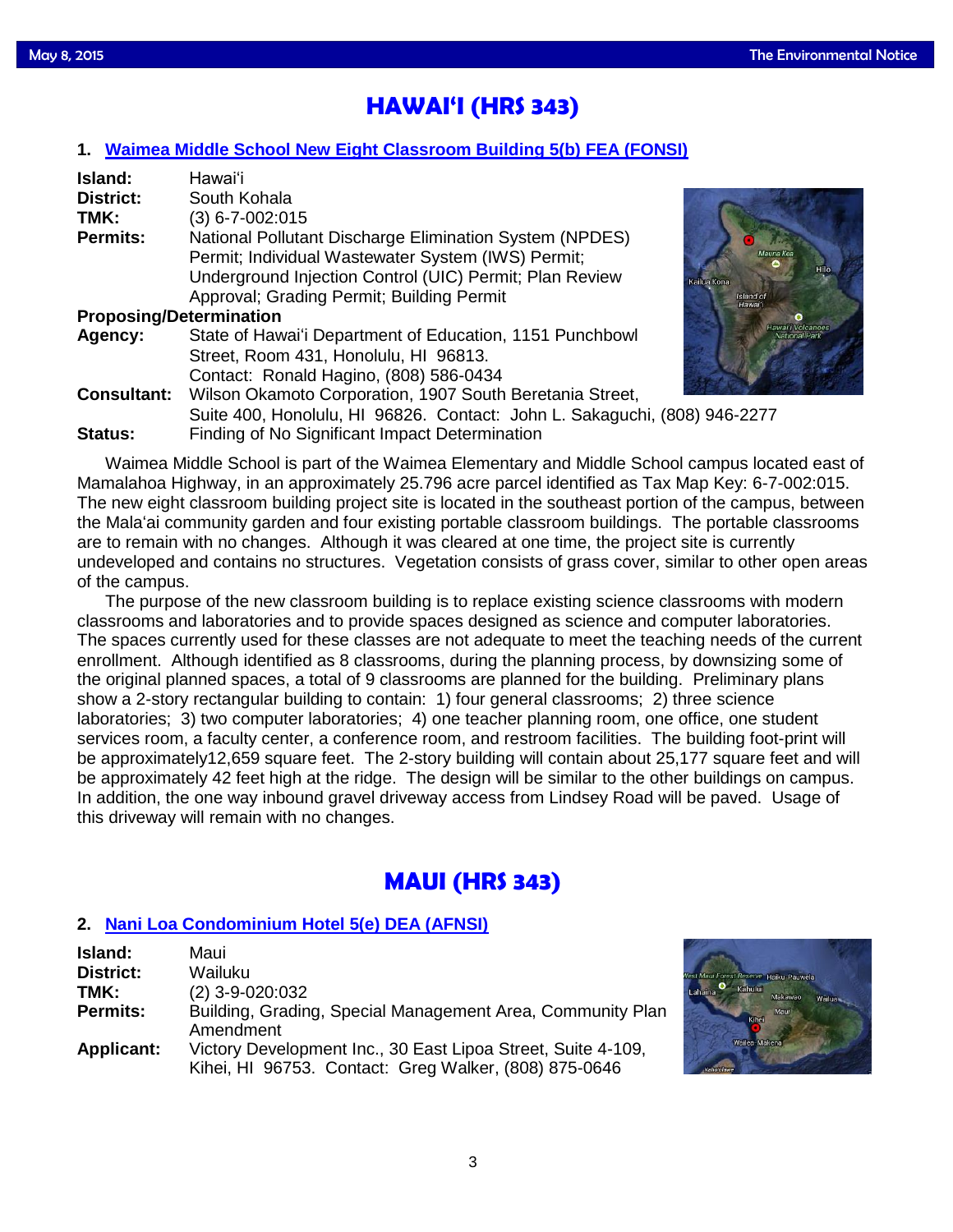| <b>Approving</b>   |                                                                                                                                                                            |
|--------------------|----------------------------------------------------------------------------------------------------------------------------------------------------------------------------|
| Agency:            | Maui Planning Commission, County of Maui, Department of Planning, 2200 Main Street,                                                                                        |
|                    | Suite 315, Wailuku, HI 96793. Contact: William Spence, (808) 270-7735                                                                                                      |
| <b>Consultant:</b> | Chris Hart & Partners, Inc., 115 North Market Street, Wailuku, HI 96793.                                                                                                   |
|                    | Contact: R. Raymond Cabebe, (808) 242-1955                                                                                                                                 |
| <b>Status:</b>     | Statutory 30-day public review and comment period starts; comments are due by<br>June 8, 2015. Please send comments to the applicant, approving agency, and<br>consultant. |

The applicant is proposing to develop a hotel condominium complex on 1.438 acres of land community planned for Multi-family and zoned for Hotel use in the Kihei District, Maui County. The proposed project consists of 39 units in one 3-story building (Building 1) with 11 units and one 4-story building (Building 2) with 28 units. The design has 6 floor plans, ranging from 780 square feet to 1,462 square feet of either two or three-bedroom units. All living units are served by exterior walkways and each have a private lanai from approximately 110 to 300 square feet. The lower floors of both buildings are used for parking. The EA is triggered by the proposed Community Plan Amendment from Multi-Family to Hotel.

# **O'AHU (HRS 343)**

# **3. [Kernot Residence Shoreline Protection Project 5\(e\) DEA \(AFNSI\)](http://oeqc.doh.hawaii.gov/Shared%20Documents/EA_and_EIS_Online_Library/Oahu/2010s/2015-05-08-OA-5E-DEA-Kernot-Residence-Shoreline-Protection-Project.pdf)**

| Island:            | Oʻahu                                                                              |                                             |  |
|--------------------|------------------------------------------------------------------------------------|---------------------------------------------|--|
| <b>District:</b>   | Ko'olauloa                                                                         | <b>Waialua</b>                              |  |
| TMK:               | (1) 5-9-002:005                                                                    | Wahiawā                                     |  |
| <b>Permits:</b>    | <b>Shoreline Setback Variance</b>                                                  | Kahalulu -<br>$0'$ ahu<br>Waianae<br>Kaneoh |  |
| <b>Applicant:</b>  | William Kernot, 168 Narrabeen Park Parade, Mona Vale, NSW,                         | Nanākuli Waipahu<br>Kapolei                 |  |
|                    | 2103 Australia. (808) 799-3983                                                     | Honolulu                                    |  |
| <b>Approving</b>   |                                                                                    |                                             |  |
| Agency:            | Department of Planning and Permitting, City and County of Honolulu, 650 South King |                                             |  |
|                    | Street, 7th Floor, Honolulu, HI 96813. Contact: Steve Tagawa, (808) 768-8024       |                                             |  |
| <b>Consultant:</b> | Little Environments PLLC, 3814 Cobb Street, Garner, NC 27529.                      |                                             |  |
|                    | Contact: Joseph Little, (919) 916-9061                                             |                                             |  |
| Status:            | Statutory 30-day public review and comment period starts; comments are due by      |                                             |  |
|                    | June 8, 2015. Please send comments to the applicant, approving agency, and         |                                             |  |
|                    | consultant.                                                                        |                                             |  |
|                    |                                                                                    |                                             |  |

The Applicant seeks a Shoreline Setback Variance to allow the injection of a fast bonding, fast setting liquid agent into the sand under and makai of the existing dwelling within the 40-foot shoreline setback area. According to the Applicant, the proposed bonding agent is approved by the Environmental Protection Agency (EPA), the National Science Foundation (NSF), and the American National Standards Institute (ANSI), and which sets within five hours to create a non-leaching synthetic sandstone which has the strength of rock, yet remains natural in appearance. The bonding agent will be injected as much as 25 feet below the existing surface across most of the 50 foot width of the lot. The injection area will be 35 feet wide, but will be kept five feet mauka of the shoreline as determined (certified) by the State Department of Land and Natural Resources (DLNR). No other construction is included in the proposed project.

The 6,883-square-foot shoreline parcel is zoned R-5 Residential District and contains two existing dwellings. About 650 square feet of the parcel has been lost to erosion and was part of the DLNR and the U. S. Army Corps of Engineers emergency authorizations in 2013 and 2014, which allowed temporary shoreline protection actions including pushing (bulldozing) of beach sand (dune restoration) in front of the dwellings. The Applicant's request in October 2014 (Emergency OA-15- 07) to install a scour curtain (polymer fabric) with ballast toe (sandbags) was denied by DLNR. In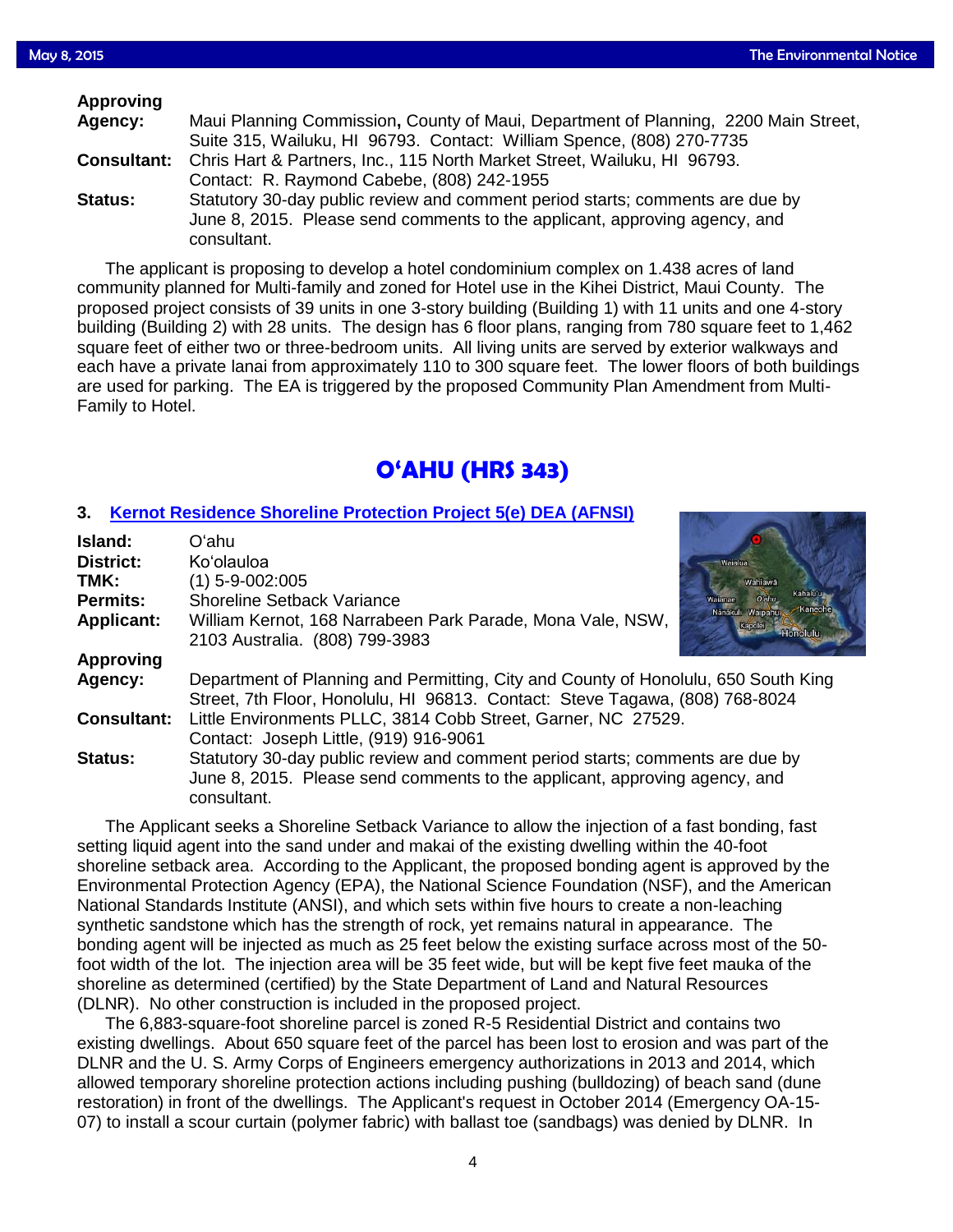September 2014, the Department of Planning and Permitting granted a Minor Shoreline Structure<br>(No. 2014/MSS-9) for the placement of the scour curtain with ballast toe inside the 40-foot shorelin (No. 2014/MSS-9) for the placement of the scour curtain with ballast toe inside the 40-foot shoreline setback area.

### **4. [Roosevelt High School New Gymnasium and Music Building 5\(b\) DEA \(AFNSI\)](http://oeqc.doh.hawaii.gov/Shared%20Documents/EA_and_EIS_Online_Library/Oahu/2010s/2015-05-08-OA-5B-DEA-Roosevelt-High-School-New-Gymnasium-and-Music-Building.pdf)**

| Island:                        | Oʻahu                                                                         |                                         |
|--------------------------------|-------------------------------------------------------------------------------|-----------------------------------------|
| <b>District:</b>               | <b>Honolulu</b>                                                               |                                         |
| TMK:                           | $(1)$ 2-4-032:001                                                             |                                         |
| <b>Permits:</b>                | <b>Punchbowl Special Design District Permit, Waiver Permits</b>               | Waialua                                 |
| <b>Proposing/Determination</b> |                                                                               | Wahiawa<br>Kahalulu<br>O ahu<br>Walanae |
| Agency:                        | State of Hawai'i Department of Education, P.O. Box 2360,                      | Kaned<br>Nanakuli Waipahu               |
|                                | Honolulu, HI 96804. Contact: Janna Mihara, (808) 377-8314                     | Kapolei<br>Hon ulu                      |
| <b>Consultant:</b>             | PlanPacific, Inc., 1001 Bishop Street, Suite 2755, Honolulu, HI               |                                         |
|                                | 96813. Contact: Lisa Leonillo Imata, (808) 521-9418                           |                                         |
| <b>Status:</b>                 | Statutory 30-day public review and comment period starts; comments are due by |                                         |
|                                | June 8, 2015. Please send comments to the proposing/determination agency, and |                                         |
|                                | consultant.                                                                   |                                         |

The proposed project is to replace a sub-standard gymnasium with a new two-story gymnasium at the same location, construct a new music building in the middle of campus to address current needs, make improvements to the internal pedestrian circulation, and make improvements to vehicular access and parking. The proposed project is needed to modernize the Roosevelt High School campus and meet current standards. No significant adverse long-term or cumulative impacts are anticipated to be generated from the proposed project.

### **5. [Spurgat-Waterhouse Residence 5\(e\) FEA \(FONSI\)](http://oeqc.doh.hawaii.gov/Shared%20Documents/EA_and_EIS_Online_Library/Oahu/2010s/2015-05-08-OA-5E-FEA-Spurgat-Waterhouse-Residence.pdf)**

| Island:<br><b>District:</b> | Oʻahu<br>Honolulu                                                                                                                                                                                             |                                                                                |  |
|-----------------------------|---------------------------------------------------------------------------------------------------------------------------------------------------------------------------------------------------------------|--------------------------------------------------------------------------------|--|
|                             |                                                                                                                                                                                                               | <b>Waialua</b>                                                                 |  |
| TMK:                        | $(1)$ 2-5-018:016                                                                                                                                                                                             | Wahiawa                                                                        |  |
| <b>Permits:</b>             | State of Hawai'i: Conservation District Use Permit; City and<br>County of Honolulu: Building Permit, Grading Permit                                                                                           | Kahalulu.<br>O'ahu<br><b>Waianae</b><br>Kaneohe<br>Nanakuli Waipahu<br>Kapolei |  |
| <b>Applicant:</b>           | Adam Spurgat and Jacey Waterhouse, 3826 Round Top Drive,<br>Honolulu, HI 96822. (808) 217-5377                                                                                                                | HonolO                                                                         |  |
| <b>Approving</b>            |                                                                                                                                                                                                               |                                                                                |  |
| Agency:                     | Office of Conservation and Coastal Lands, Department of Land and Natural, Resources,<br>Kalanimoku Building, 1151 Punchbowl Street, Room 131, Honolulu, HI 96813.<br>Contact: Samuel J. Lemmo, (808) 587-0377 |                                                                                |  |
| <b>Consultant:</b>          | N/A                                                                                                                                                                                                           |                                                                                |  |

**Status:** Finding of No Significant Impact Determination

The applicants propose to construct a Single Family Residence (SFR) at Tantalus, island of O'ahu, TMK (1) 2-018:016. The approximately 1.534–acre parcel lies within the State Land Use Conservation District, Subzone Resource. The 2,922-ft<sup>2</sup> proposed SFR is a linear post on pier construction with a lower garage area. Design features include: 3 bedrooms, 2 baths, a kitchen/dining/living room, and a lanai area. Other improvements include three 6,000-gallon above ground water storage tanks, an individual wastewater system and a 12-ft wide gravel driveway.

The proposed SFR will provide a primary residence for Adam Spurgat, Jacey Waterhouse, and their children.



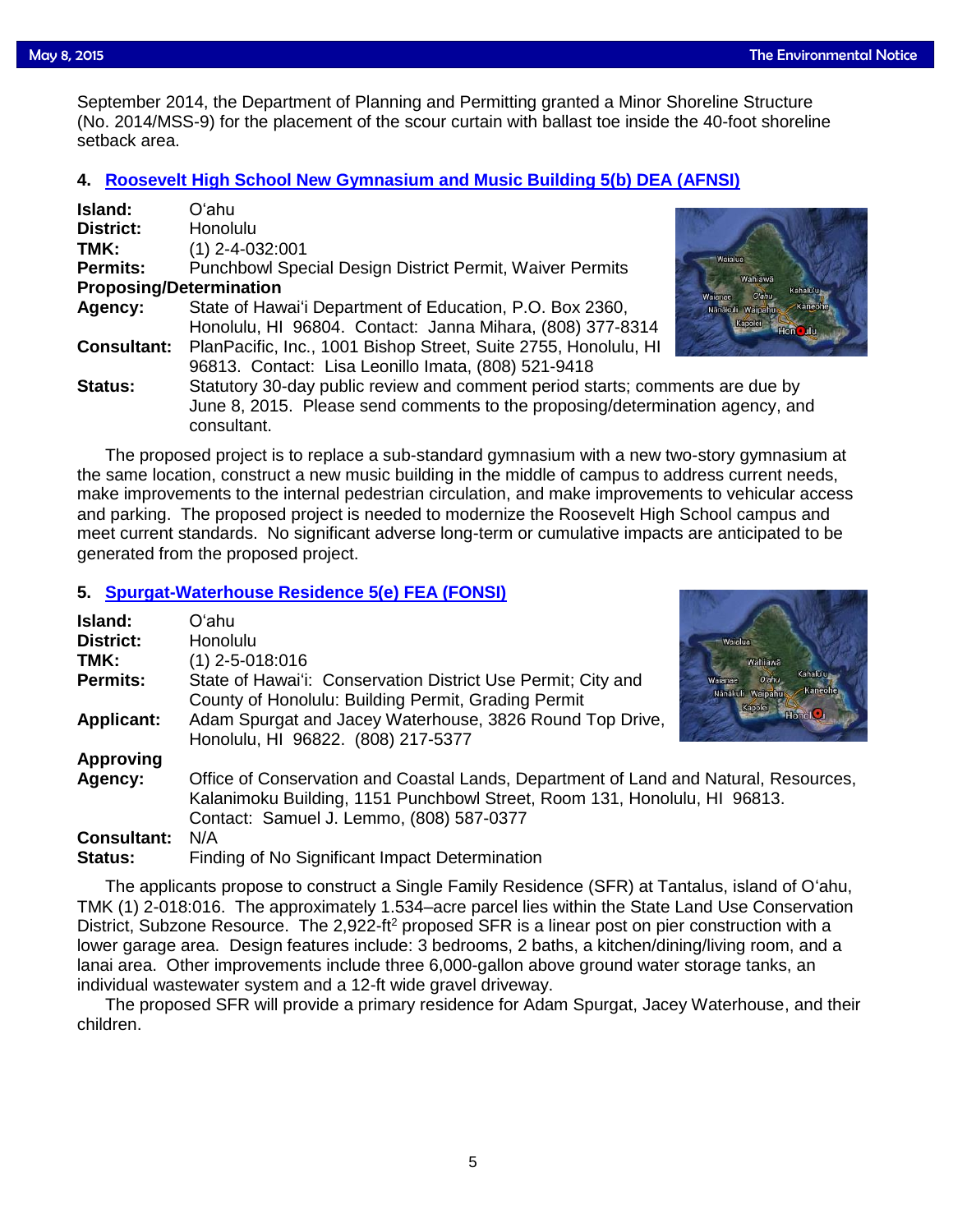# **KAUA'I (HRS 343)**

# **6. [HoKua Place 5\(e\) DEIS](http://oeqc.doh.hawaii.gov/Shared%20Documents/EA_and_EIS_Online_Library/Kauai/2010s/2015-05-08-KA-5E-DEIS-HoKua-Place.pdf)**

| Island:            | <b>Kaua</b> 'i                                                                |       |
|--------------------|-------------------------------------------------------------------------------|-------|
| <b>District:</b>   | Kawaihau                                                                      | Kauai |
| TMK:               | (4) 4-3-003: 001 (portion)                                                    |       |
| <b>Permits:</b>    | LUC Boundary Amendment; County Class IV Zoning & Use                          |       |
|                    | Permits; County Council Approval for Zoning Change;                           |       |
|                    | Subdivision Approval; Building Permits                                        | Kol   |
| <b>Applicant:</b>  | HG Kaua'i Joint Venture LLC, 9911 S. 78th Avenue Hickory                      |       |
|                    | Hills, IL 60457.                                                              |       |
| <b>Approving</b>   |                                                                               |       |
| Agency:            | Land Use Commission, P.O. Box 2359, Honolulu, HI 96804.                       |       |
|                    | Contact: Daniel E. Orodenker, (808) 587-3822                                  |       |
| <b>Consultant:</b> | Ho'okuleana LLC, 1539 Kanapu'u Drive, Kailua, HI 96734.                       |       |
|                    | Contact: Peter T. Young, (808) 226-3567                                       |       |
| <b>Status:</b>     | Statutory 45-day public review and comment period starts; comments are due by |       |
|                    | June 22, 2015. Please send comments to the applicant, approving agency, and   |       |
|                    | consultant.                                                                   |       |



HoKua Place, TMK: (4) 4-3-003:001 (portion), includes approximately 97-acres of the approximately 163-acre larger parcel. The project is located mauka of Kapaʻa town.

Approximately 97-acres will be subdivided into single family and multifamily lots providing for an approximate total of 683-multi-family units and 86-single family lots and homes; affordable housing will be built on-site and will conform to Kauaʻi County Ordinance. In addition, HoKua Farm Lots shares some of the project infrastructure and is included in this analysis.

The project includes open space encompassing 14.3-acres; a 3.1-acre park adjacent to the existing Kapaʻa Middle School with an area for the county's proposed relocation of the Kapaʻa county swimming pool; and 1.4-acres for commercial use. Transportation improvements will include a channelized intersection on Kapaʻa Bypass Road, bus stops, sidewalks and bike and walking paths to the existing Kapa`a Middle School.

# **7. [Hotel Coral Reef 5\(e\) DEA \(AFNSI\)](http://oeqc.doh.hawaii.gov/Shared%20Documents/EA_and_EIS_Online_Library/Kauai/2010s/2015-05-08-KA-5E-DEA-Hotel-Coral-Reef.pdf)**

| Island:            | Kaua'i                                                                                                                                                                     |               |  |
|--------------------|----------------------------------------------------------------------------------------------------------------------------------------------------------------------------|---------------|--|
| <b>District:</b>   | Kawaihau                                                                                                                                                                   | Kauai<br>Kapa |  |
| TMK:               | $(4)$ 4-5-011:046 and $(4)$ 4-5-012:005                                                                                                                                    |               |  |
| <b>Permits:</b>    | County Class IV, SMA, and Variance Permits Required                                                                                                                        | <b>Linu</b> e |  |
| <b>Applicant:</b>  | Hotel Coral Reef, c/o Ron Agor Architect, 460 Ena Road, Suite                                                                                                              | Koloa         |  |
|                    | 303, Honolulu, HI 96815. (808) 947-2467                                                                                                                                    |               |  |
| <b>Approving</b>   |                                                                                                                                                                            |               |  |
| Agency:            | Department of Land and Natural Resources, 1151 Punchbowl Street, Honolulu, HI<br>96813. Contact: Carty Chang, (808) 587-0400                                               |               |  |
| <b>Consultant:</b> | Agor Architects, LLC, 460 Ena Road, Suite 303, Honolulu, HI 96815.<br>Contact: Ron Agor, (808) 947-2467                                                                    |               |  |
| <b>Status:</b>     | Statutory 30-day public review and comment period starts; comments are due by<br>June 8, 2015. Please send comments to the applicant, approving agency, and<br>consultant. |               |  |

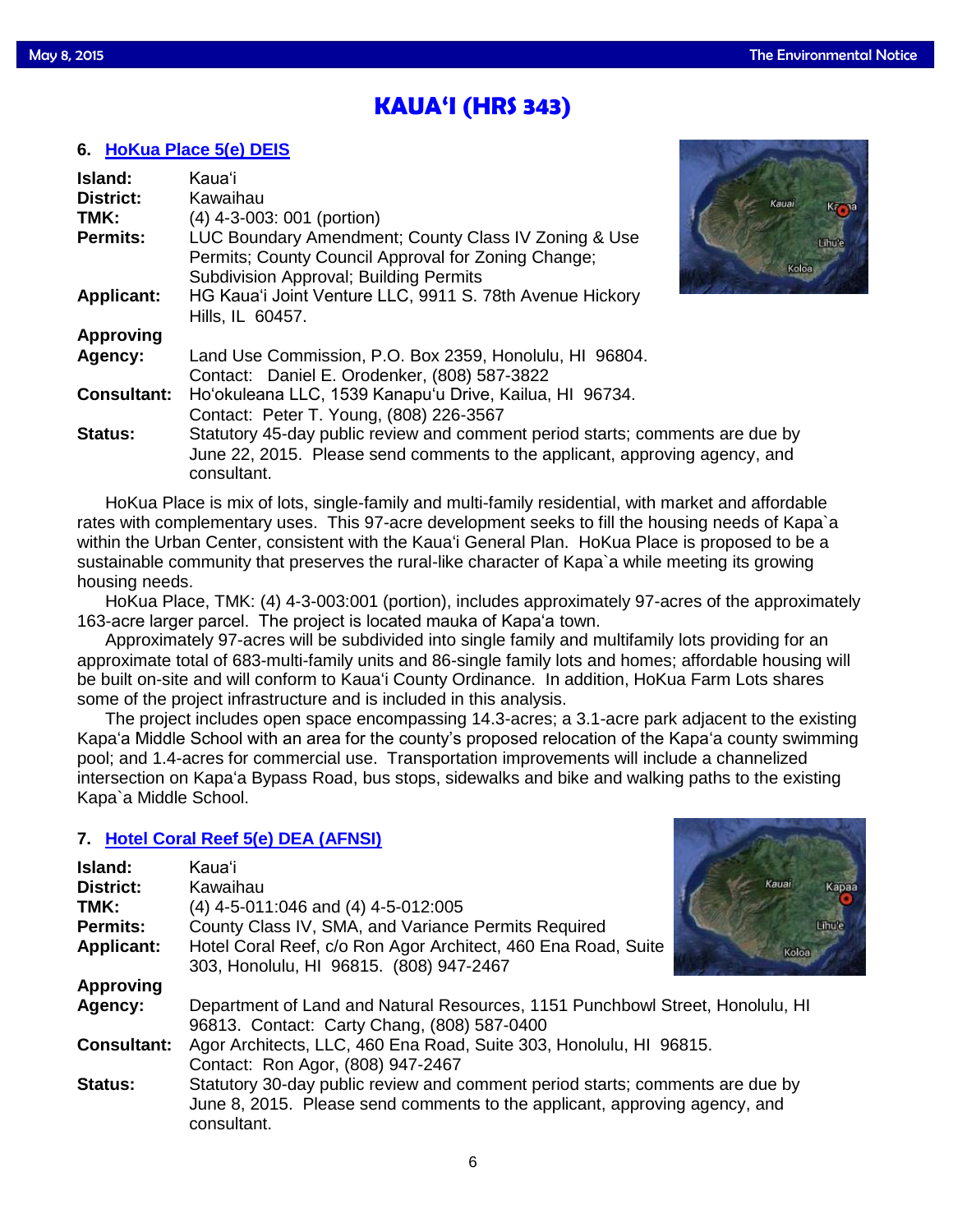Hotel Coral Reef is proposing a third story addition over an existing two story concrete hotel building.<br>Lexisting building is approximately 112 feet wide by 36 feet deep by 18 feet high. Third story addition The existing building is approximately 112 feet wide by 36 feet deep by 18 feet high. Third story addition will be over the existing two story building, raising the height to approximately 35 feet high. The footprint of the building will remain the same with the exception of the addition of a 68 square foot elevator.

Hotel Coral Reef received from the Board of Land and Natural Resources approval of a 55 year lease extension for the continued use of the hotel on state lands. The major condition of the lease extension was that the lessee is required to make "Substantial improvements to the existing structure. Hotel Coral Reef presented this project to the BLNR as representing the intent to substantially improve the existing structure.

Hotel Coral Reef is a small 21 room hotel Makai of Kuhio Highway in Kapa'a, Kaua'i. The site is along a county park that is between the hotel and the shoreline. The proposed third story addition will add 6 new rooms to the hotel operations. The increase in the room count will help Hotel Coral Reef meet the payment of new lease amount.

# **HABITAT CONSERVATION PLAN (HRS 195D)**

# **[Na Pua Makani Wind Energy Project](http://oeqc.doh.hawaii.gov/Shared%20Documents/EA_and_EIS_Online_Library/NEPA%20and%20Other%20Documents/2015-03-08-HCP-Na-Pua-Makani-Wind-Energy-Project.pdf)**

| Island:            | Oʻahu                                                                                |                           |  |  |
|--------------------|--------------------------------------------------------------------------------------|---------------------------|--|--|
| <b>District:</b>   | Ko'olauloa                                                                           |                           |  |  |
| TMK:               | $(1)$ 5-6-006:018 and $(1)$ 5-6-008:006                                              |                           |  |  |
| <b>Permits:</b>    | <b>Incidental Take License</b>                                                       |                           |  |  |
| <b>Applicant:</b>  | Na Pua Makani Power Partners, LLC, Chaplin                                           |                           |  |  |
|                    | Hawai'i Wind Holdings, LLC, P.O. Box 540, Santa                                      |                           |  |  |
|                    | Barbara, CA 93102. Contact: Mike Cutbirth, (805)                                     |                           |  |  |
|                    | 568-0300, ext. 23                                                                    | <b>Calculus Wind Face</b> |  |  |
| <b>Approving</b>   |                                                                                      |                           |  |  |
| Agency:            | Department of Land and Natural Resources, Division of Forestry and Wildlife, 1151    |                           |  |  |
|                    | Punchbowl Street, Room 325, Honolulu, HI 96813. (808) 587-0166                       |                           |  |  |
| <b>Consultant:</b> | Tetra Tech, Inc., 1750 SW Harbor Way, Suite 400, Portland, OR 97201. Contact: Alicia |                           |  |  |

Oller, (503) 727-8072

Na Pua Makani Power Partners LLC proposes to construct and operate a wind farm (Project) with a net generating capacity of up to 25 megawatts, on the island of O'ahu. In addition of up to 10 wind turbine generators, the proposed Project would include an electrical collection system, an operations and maintenance facility, an approximately 0.9 mile (1.5 km) transmission line, a permanent meteorological tower, and approximately 5.2 miles (8.4 km) of permanent roads.

The purpose of the draft Habitat Conservation Plan (HCP) is to mitigate for potential injur and death to the threatened and endangered 'a 'o or Newell's shearwater (*Puffinus auricularis newelli*), koloa maoli or Hawaiian duck (*Anas wyvilliana*), ae'o or Hawaiian stilt (*Himantopus mexicanus knudseni*), 'alae ke'oke'o or Hawaii coot (*Fulica alai*), 'alae 'ula or Hawaiian moorhen (*Gallinula chloropus sandvicensis*), pueo or Hawaiian short-eared owl (*Asio flammeus sandwichnesis*), nēnē or Hawaiian goose (*Branta sandvicensis*), and the ōpe'ape'a or Hawaiian hoary bat (*Lasiurus cinereus semotus*) due to construction and operation of the Project. The HCP outlines provisions for net benefit to the covered species and environment, and contributes to the recovery of each of these species.

The public is encouraged to comment on the draft HCP. Please send comments to: Department of Land and Natural Resources, Division of Forestry and Wildlife, 1151 Punchbowl Street, Room 325, Honolulu, HI 96813. Attention: HCP Coordinator Afsheen Siddiqi. Or email comments to: [Afsheen.A.Siddiqi@hawaii.gov.](mailto:Afsheen.A.Siddiqi@hawaii.gov) Public comment period has been extended to: **June 8, 2015**.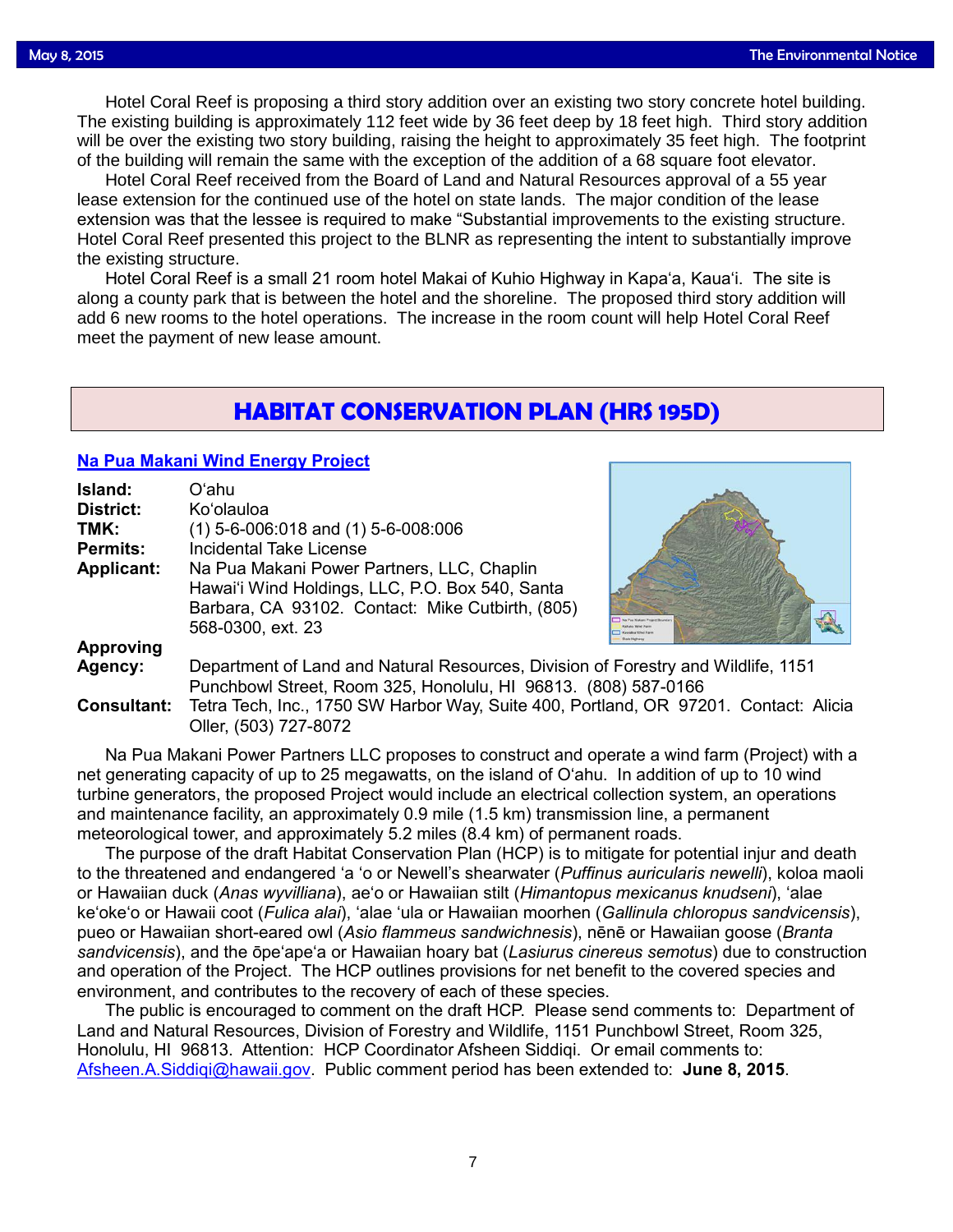The Division of Forestry and Wildlife will also hold a **public hearing on June 4th at 6pm in Kahuku** to receive public comments on the draft Habitat Conservation Plan. The date and location of the public hearing will also be made available to the public via legal notice.

# **COASTAL ZONE MANAGEMENT NOTICES**

### **Special Management Area (SMA) Minor Permits**

The SMA Minor permits below have been approved (HRS 205A-30). For more information, contact the county/state Planning Department. Honolulu (768-8014); Hawaiʻi (East 961-8288, West 323-4770); Kauaʻi (241-4050); Maui (270-7735); Kakaʻako or Kalaeloa Community Development District (587-2841).

| <b>Location (TMK)</b>           | <b>Description (File No.)</b>                                               | <b>Applicant/Agent</b>       |
|---------------------------------|-----------------------------------------------------------------------------|------------------------------|
| Kaua'i: Moloa'a (4-9-014: 008)  | Installation of a Private Water Well (SMA(M)-2015-32)                       | Michael S. Wells Trust       |
| Kaua'i: Hanalei (5-4-004: 032)  | Construction of Rock Wall, Entry Gate & Landscaping (SMA(M)-<br>$2015 - 33$ | <b>Richard Carlson Trust</b> |
| Maui: Ka'anapali (4-4-008: 002) | Parking Improvements (SM2 20150022)                                         | Sharon Wright                |
| Maui: Lahaina (4-6-002: 022)    | New Dwelling (SM2 20150023)                                                 | Michael Newbro               |
| Maui: Ka'anapali (4-4-008: 021) | Maui Eldorado Recreation Building Renovations (SM2<br>20150024)             | Anthony Riecke-Gonzales      |
| Maui: Ka'anapali (4-4-008: 005) | Tents for Events (SM2 20150025)                                             | Maui Rents, Inc.             |
| Maui: Kapalua (4-2-004: 036)    | Sprint-Nextel Modification of Existing Facility (SM2 20150026)              | Sprint-Nextel                |
| O'ahu: Waialua (6-6-017: 027)   | After-the-Fact Two-Story Single-Family Dwelling (2015/SMA-6)                | Landmark Builders, Inc.      |

# **SHORELINE NOTICES**

## **Shoreline Certification Applications**

The shoreline certification applications below are available for review at the Department of Land and Natural Resources Offices on Kauaʻi, Hawaiʻi, Maui, and Honolulu, 1151 Punchbowl Street, Room 220 (HRS 205A-42 and HAR 13-222-12). All comments shall be submitted in writing to the State Land Surveyor, 1151 Punchbowl Street, Room 210, Honolulu, Hawai'i 96813 and postmarked no later than 15 calendar days from the date of the public notice of the application. For more information, call Ian Hirokawa at (808) 587-0420.

| File No. | <b>Date</b> | Location                                                                                                                                                                                                                                                                                                   | <b>Applicant/Owner</b>                                         | <b>TMK</b>                     |
|----------|-------------|------------------------------------------------------------------------------------------------------------------------------------------------------------------------------------------------------------------------------------------------------------------------------------------------------------|----------------------------------------------------------------|--------------------------------|
| OA-1649  | 3/27/15     | Lot 46 Mokuleia Beach Subdivision File Plan 863 situate at<br>Kamananui, Waialua, Oʻahu<br>Address: 68-239 Au Street<br>Purpose: Obtain building permit                                                                                                                                                    | Wesley T. Tengan/ Ann<br>Agena, Miles Honda, Sheryl<br>Shimomi | 6-8-012:046                    |
| MA-607   | 4/13/15     | Portion of Grant 548 to J.Y. Kanehoa situate at Paeahu.<br>Honua'ula, Kula, Maui<br>Address: 3070 South Kihei Road<br>Purpose: Building permits                                                                                                                                                            | Tom Tezak/ Chow Ju Fa<br><b>Chen Trust</b>                     | 2-1-010:002                    |
| MA-608   | 4/15/15     | Lot A of the Keawakapu Beach Lots situate at Keawakapu,<br>Makawao, Maui<br>Address: 3214 South Kihei Road<br>Purpose: N/A                                                                                                                                                                                 | Akamai Land Surveying, Inc./<br>Neil Felder                    | 2-1-010:012                    |
| MA-609   | 4/20/15     | Lots 3, 4, 5 and 6 of the Maui Prince Hotel Subdivision<br>being portions of Land Patent Grant S-15,029 to Ulupalakua<br>Ranch, Inc. and Royal Patent Grant Number 835 to Mahoe<br>situate at Maluaka, Honuaula, Makawao, Maui<br>Address: 5400 Makena Alanui Drive<br>Purpose: Shoreline setback purposes | Austin, Tsutsumi &<br>Associates, Inc./ ATC<br>Holdings, LLC   | 2-1-006:057,<br>059, 111 & 112 |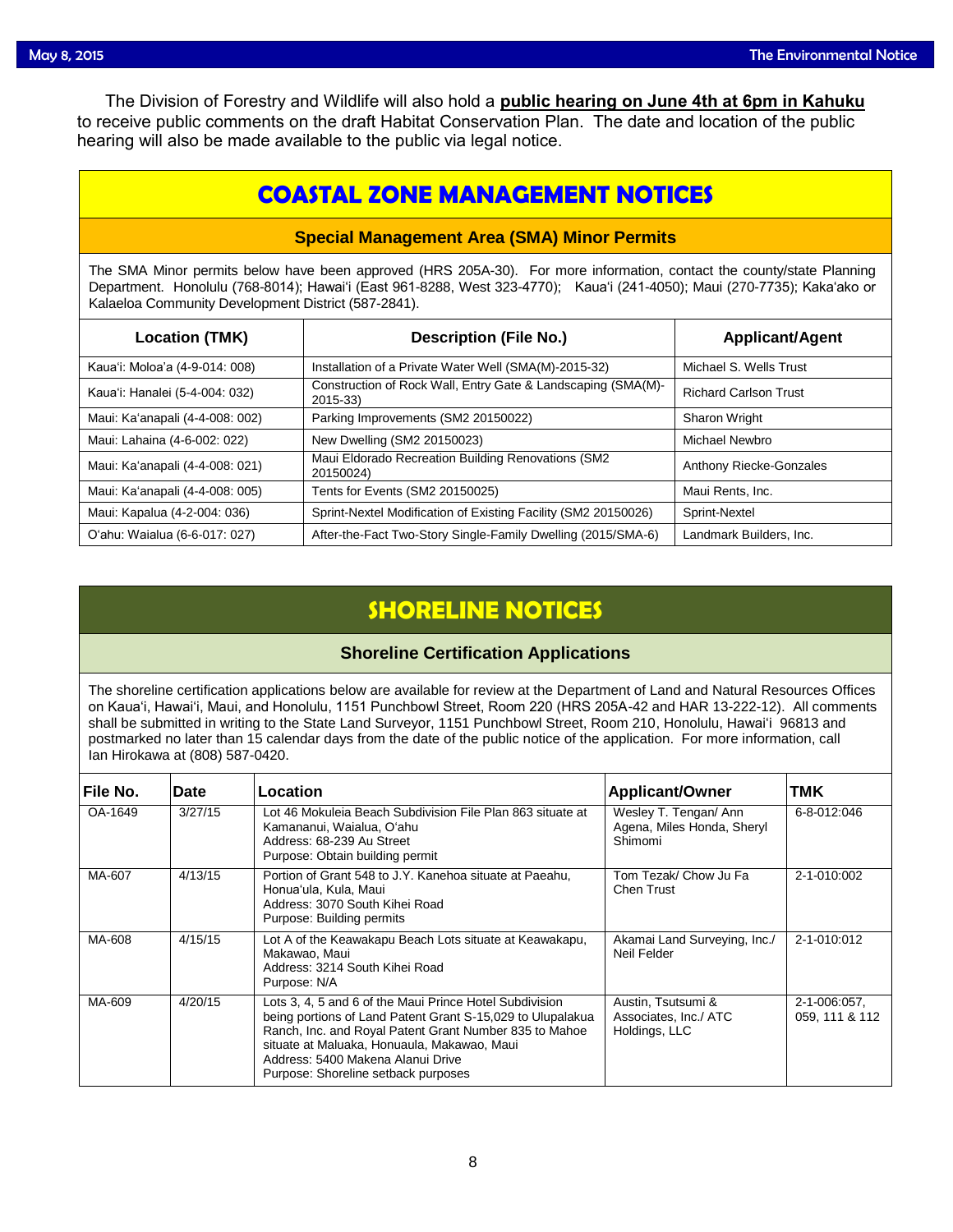| HA-508 | 4/17/15 | Portion of North Kona Regional Park and Wildlife Sanctuary<br>Parcel A (C.S.F. 21,241) being the whole of Grant 4723, Lot<br>1 to J. Kaelemakule Jr. and a portion of Kona Coast State<br>Park Parcel B (C.S.F. 22,263) situate at Mahaiula and<br>Kaulana, North Kona, Island of Hawai'i<br>Address: 72-3630 Queen Ka'ahumanu Highway<br>Purpose: Obtain County permits | Wes Thomas Associates/<br><b>DLNR Division of State Parks</b>  | 7-2-005:003         |
|--------|---------|--------------------------------------------------------------------------------------------------------------------------------------------------------------------------------------------------------------------------------------------------------------------------------------------------------------------------------------------------------------------------|----------------------------------------------------------------|---------------------|
| KA-398 | 4/13/15 | Parcel 2 being portion of the Government (Crown) Land of<br>Waimea and Parcel 40 being portion of the Government<br>(Crown) Land of Waimea situate at Kekaha, Waimea, Kaua'i<br>Address: Kaumuali'i Highway<br>Purpose: Determine shoreline setback                                                                                                                      | Esaki Surveying and<br>Mapping, Inc./ State of<br>Hawai'i DLNR | 1-2-002:036.<br>040 |

## **Shoreline Certification and Rejection**

The shoreline notice below has been proposed for certification or rejection by the Department of Land and Natural Resources (HRS 205A-42 and HAR 13-222-26). Any person or agency who wants to appeal shall file a notice of appeal in writing with DLNR no later than 20 calendar days from the date of this public notice. Send the appeal to the Board of Land and Natural Resources, 1151 Punchbowl Street, Room 220, Honolulu, Hawai'i 96813.

| File No. | <b>Proposed/Rejected</b> | Location                                                                                                                                                                                                 | <b>Applicant/Owner</b>                               | TMK         |
|----------|--------------------------|----------------------------------------------------------------------------------------------------------------------------------------------------------------------------------------------------------|------------------------------------------------------|-------------|
| OA-1626  | Rejection                | Lot 8 of the Kaluanui Beach Lots, Section A R.P.<br>4475, L.C. Aw. 7713, Ap. 32 to V. Kamamalu situate<br>at Kaluanui, Koolauloa, Oahu<br>Address: 53-633 Kamehameha Highway<br>Purpose: Building permit | Hawaii Land Consultants/<br>Michael D. Grondin Trust | 5-3-008:014 |

# **FEDERAL NOTICES**

This notice lists relevant entries from the Federal Register, gleaned from a search of Hawai'i-based entries published since the date of the last issue of The Environmental Notice, available at<http://www.gpo.gov/fdsys/>

### 1. [Draft General Management Plan/Wilderness Study/Environmental Impact Statement Hawaii Volcanoes](http://www.gpo.gov/fdsys/pkg/FR-2015-05-06/pdf/2015-10528.pdf)

The National Park Service (NPS) has prepared a Draft Environmental Impact Statement (DEIS) for the General Management Plan (GMP) for Hawaii Volcanoes National Park (Hawaii Volcanoes NP) in the State of Hawaii. The proposed GMP also includes a wilderness study (WS) which analyzes wilderness suitability of park lands and includes a recommendation for wilderness designation. This DEIS describes and analyzes three GMP alternatives that respond to both NPS planning requirements and to public concerns and issues identified during the scoping and public involvement process. Each alternative presents management strategies for resource protection and preservation, education and interpretation, visitor use and facilities, land protection and boundaries, and long-term operations and management of Hawaii Volcanoes NP. The potential environmental consequences of all the alternatives, and mitigation strategies, are analyzed, and the "environmentally preferred" alternative is identified. The wilderness study recommends wilderness designation of lands found eligible in the Kahuku Unit. This GMP will replace the 1975 Master Plan for the park.

### 2. [Termination of Environmental Impact Statement for the Gray's Beach Restoration Project, Waikiki](http://www.gpo.gov/fdsys/pkg/FR-2015-05-06/pdf/2015-10618.pdf)

The U.S. Army Corps of Engineers (Corps), Honolulu District, is issuing this notice to advice Federal, state, and local governmental agencies and the public that the Corps is withdrawing its Notice of Intent (NOI) to prepare a Draft Environmental Impact Statement (EIS) for the Gray's Beach Restoration Project located in Waikiki on the Island of Oahu, Hawaii (Corps File No. POH-2007-00192).

### 3. [Draft Environmental Impact Statement for the Schofield Generating Station Project, United States](http://www.gpo.gov/fdsys/pkg/FR-2015-04-24/pdf/2015-09518.pdf)

The Department of the Army announces the availability of the Draft Environmental Impact Statement (DEIS) for the proposed lease of land and granting of easements on Schofield Barracks and Wheeler Army Airfield to Hawaiian Electric Company (Hawaiian Electric) for the construction, ownership, operation, and maintenance of a 50 megawatt (MW) capacity, biofuel-capable power generation plant, referred to as the Schofield Generating Station,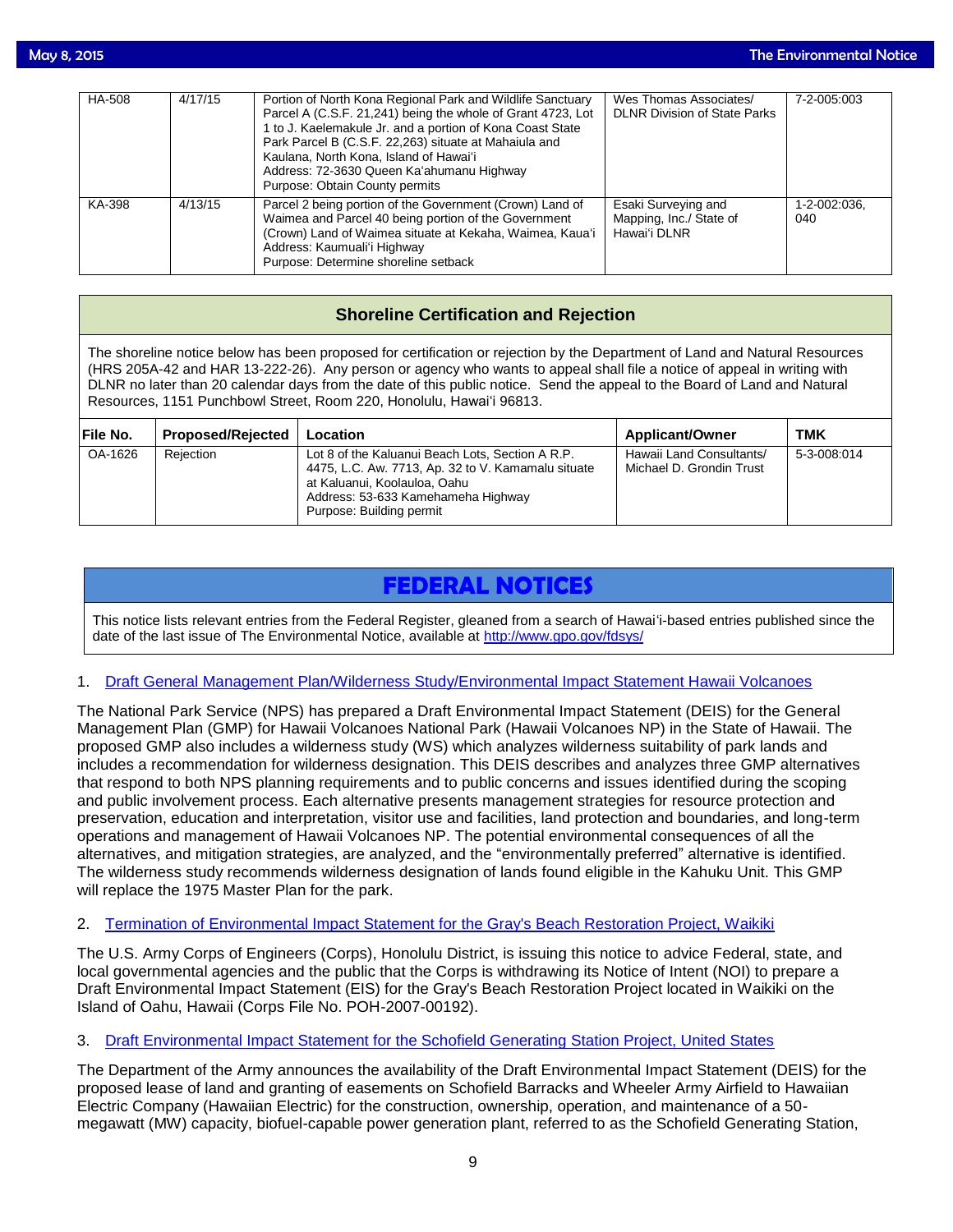and associated power poles, high- tension power lines, and related equipment and facilities. In accordance with<br>the National Environmental Policy Act (NEPA), the DEIS analyzes the environmental impacts associated with the National Environmental Policy Act (NEPA), the DEIS analyzes the environmental impacts associated with construction and operation of the Schofield Generating Station and associated infrastructure. The Army has determined that there are historic properties nearby, but that the undertaking will have no effect upon them as defined in 36 CFR 800.16(i). The Draft EIS documents this finding and it is now being made available for public review. The Draft EIS comment process is also an opportunity for public to provide input about the effects of the proposed actions on historic property, for consideration in Army decision making.

### 4. [Western Pacific Fishery Management Council; Public Meetings](http://www.gpo.gov/fdsys/pkg/FR-2015-04-24/pdf/2015-09586.pdf)

The Western Pacific Fishery Management Council (Council) will hold a meeting of its Pelagics Plan Team (PPT) and a joint meeting of the Hawaii Members of the PPT, Advisory Panel (AP), Non-Commercial Fisheries Advisory Committee (NCFAC) and Fishing Industry Advisory Panel (FIAP), in Honolulu, HI, to discuss fishery issues and develop recommendations for future management. The meeting of the PPT will be held May 12-13 2015, from 8:30 a.m. to 5 p.m. The joint meeting of the Hawaii Members of the PPT, AP, NCFAC and FIAP will be held on May 14, 2015 from 9 a.m. to 5 p.m. For information, contact Kitty M. Simonds, Executive Director; telephone: (808) 522-8220.

### 5. [Proposed Expansion, Regulatory Revision and New Management Plan for the Public Hearings](http://www.gpo.gov/fdsys/pkg/FR-2015-04-29/pdf/2015-10015.pdf)

On March 26, 2015, NOAA published a proposed rule in the Federal Register proposing to expand the boundaries and scope of the Hawaiian Islands Humpback Whale National Marine Sanctuary (HIHWNMS) (80 FR 16224). This document adds two additional hearings to the public hearings listed in the proposed rule. The end of the scoping period remains June 19, 2015. For information, contact Malia Chow, Superintendent, Hawaiian Islands Humpback Whale National Marine Sanctuary at 808-725-5901 or [hihwmanagementplan@noaa.gov](mailto:hihwmanagementplan@noaa.gov)

### 6. [Importation of Papayas From Peru](http://www.gpo.gov/fdsys/pkg/FR-2015-04-24/pdf/2015-09576.pdf)

We (the Federal Department of Agriculture) are amending the regulations to allow, under certain conditions, the importation of commercial consignments of fresh papayas from Peru into the continental United States. The conditions for the importation of papayas from Peru will include requirements for approved production locations; field sanitation; hot water treatment; procedures for packing and shipping the papayas; and fruit fly trapping in papaya production areas. This action will allow for the importation of papayas from Peru while continuing to provide protection against the introduction of quarantine pests into the continental United States.

#### 7. [Importation of Fresh Peppers From Peru Into the Continental United States and the Territories](http://www.gpo.gov/fdsys/pkg/FR-2015-04-24/pdf/2015-09577.pdf)

We (the Federal Department of Agriculture) are proposing to amend the fruits and vegetables regulations to allow the importation of fresh peppers into the continental United States and the Territories from Peru. As a condition of entry, the fruit would have to be produced in accordance with a systems approach that would include requirements for fruit fly trapping, pre-harvest inspections, production sites, and packinghouse procedures designed to exclude quarantine pests. The fruit would also be required to be imported in commercial consignments and accompanied by a phytosanitary certificate issued by the national plant protection organization of Peru with an additional declaration stating that the consignment was produced in accordance with the requirements of the systems approach. This action would allow for the importation of untreated fresh peppers from Peru while continuing to provide protection against the introduction of plant pests into the continental United States and the Territories.